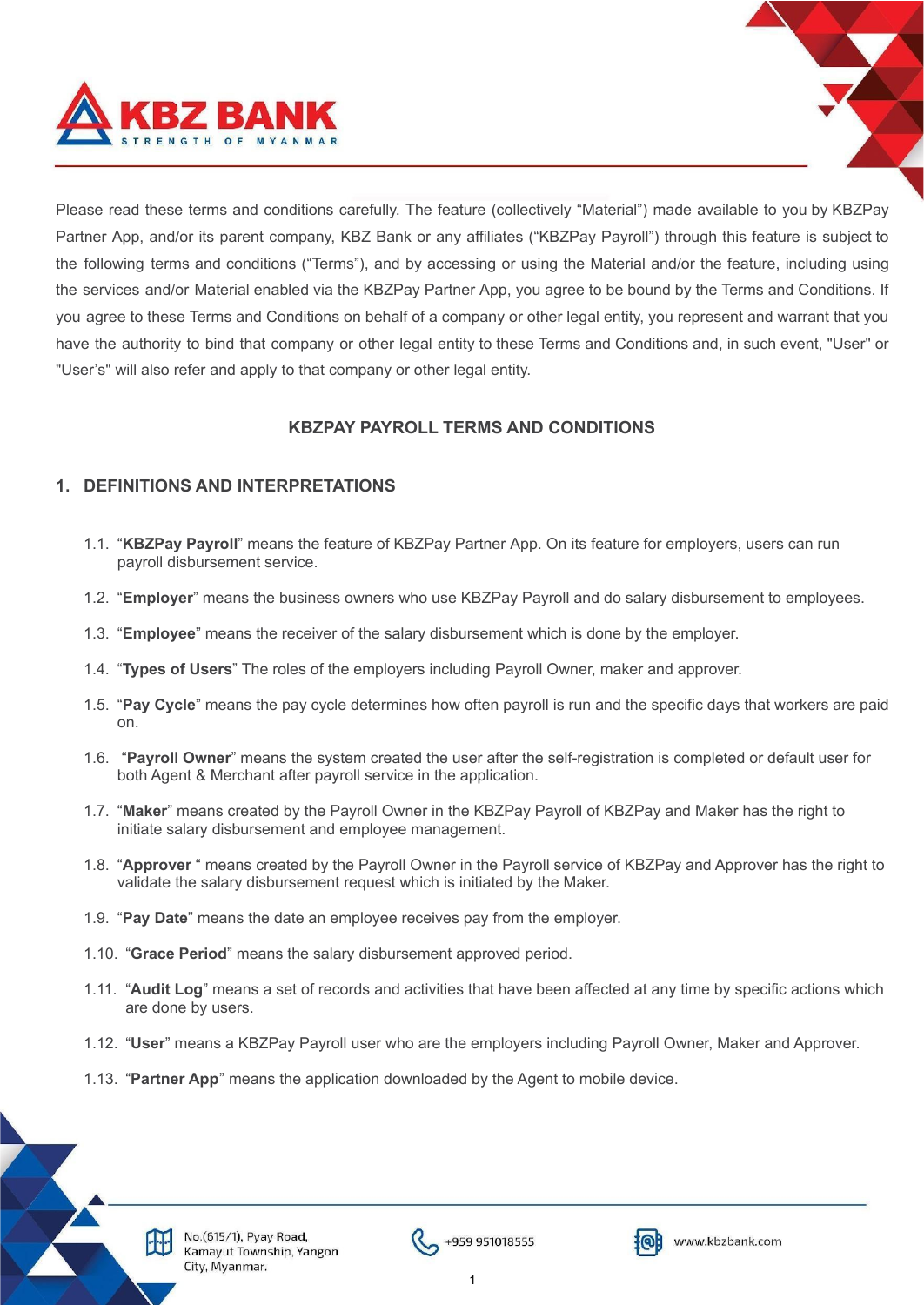

- 1.14. **"KBZ Bank"** means Kanbawza Bank Limited and all the branches of KBZ Bank, including any branches that shall be set up by KBZ Bank in the future.
- 1.15. **"KBZPay"** means a digital wallet (not having KBZ Bank account) whereby everyone can access to financial services anytime anywhere via KBZPay mobile application provided by KBZ Bank and envisaged under this terms and conditions (including the procedures, systems, and software that KBZ Bank has developed) through which the user can use the mobile financial services and online platform features.
- 1.16. "**Fees**" means the fees payable for the Services under these terms and conditions.
- 1.17. "**CBM**" means the Central Bank of Myanmar.
- 1.18. "**Myanmar Kyats (MMK**)" means the official currency of the Republic of the Union of Myanmar.
- 1.19. "**Recipient**" means a KBZPay user who receives payment transfer from the Party.
- 1.20. "**Website**" means the KBZ Bank Website and KBZPay Website at www.kbzbank.com / www.kbzpay.com.
- 1.21. "**Terms**" means the terms of these terms and conditions determined as follows.

#### **2. RESPONSIBILITIES OF SERVICE RECIPIENT**

- 2.1. User acknowledges being responsible for the security of all usernames, passwords, or other login credentials used to access the Material and/or the Feature. Unauthorized use of the Feature, including but not limited to, unauthorized entry into KBZPay Payroll Feature systems or misuse of passwords or other login credentials is strictly prohibited. User acknowledges that KBZ Bank may disclose and transfer any information that you provide through the Feature system to (i) any KBZPay Payroll employer, employees, agents, or as needed to provide the services; if KBZ Bank have the right or duty to disclose or are permitted or compelled to so disclose such information to any court or government authorities by Laws. Use of the Service may be monitored, tracked and recorded.
- 2.2. User acknowledges that in connection with the Services, KBZ Bank may have access to or process data and content related to its employees, including system-specific data and personal, proprietary information and content that you shares with KBZPay Payroll in connection with the Services or otherwise inputs into the System, including but not limited to information, data (such as payroll data, , each employee's name and address, phone number, NRC number, social security number, amount of payment, date of payment etc.) (collectively, "Information Data") and you hereby authorizes KBZ Bank to access or process such Information Data so as required to provide the Services that including offers, the purpose of data analysis, promotional message and campaign to KBZPay's user and for KBZPay Payroll use for the registration.
- 2.3. User agrees that by submitting any Information Data to KBZPay Payroll though the System or otherwise, User (i) has reviewed and approved all such Information Data, (ii) represents and warrants to KBZ Bank that the

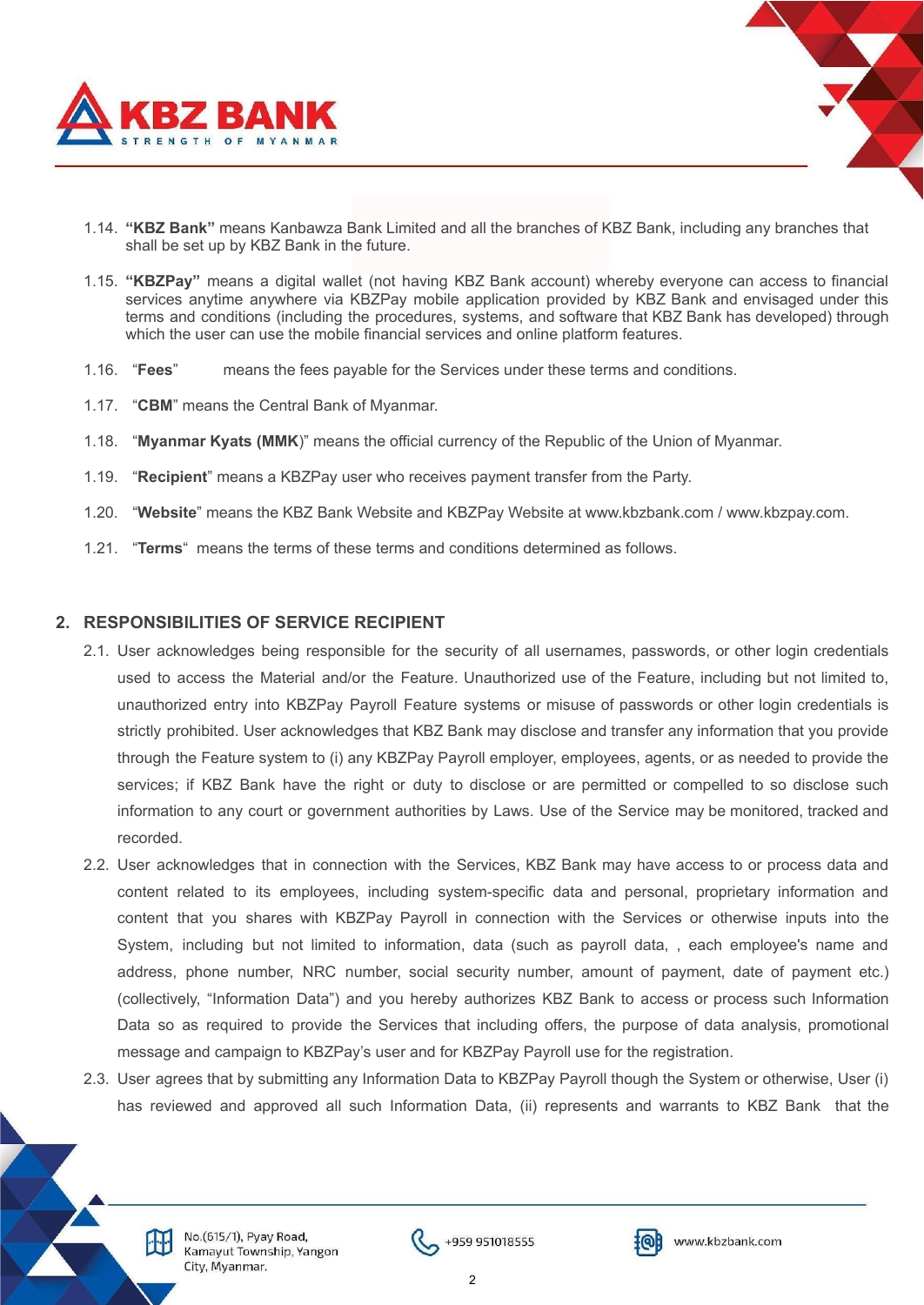

Information Data is accurate and current and that no Information Data will lead KBZ Bank to violate any other applicable laws or regulations, (iii) waives and releases any claim against KBZ Bank arising out of any errors in such Information Data, and (iv) understands and acknowledges that KBZ Bank may rely upon the Information Data provided and that KBZ Bank will not be responsible for any that result from KBZPay Payroll reliance on the Information Data.

- 2.4. User hereby undertakes to use the KBZPay Payroll services for the purpose of disbursements of salaries and all payments to employee such as bonus, allowance and etc.by submitting their employee data set out in these terms and conditions.
- 2.5. User agrees not to use the KBZPay Payroll services to:
	- 2.5.1. Conduct any business that is unlawful, harmful, threatening, abusive, harassing, tortuous, defamatory, vulgar, obscene, libelous, invasive of another's privacy, hateful, or racially, ethnically or otherwise objectionable;
	- 2.5.2.Conduct any business that infringes any patent, trademark, trade secret, copyright or other proprietary rights of any party:
	- 2.5.3.Conduct any business whether unsolicited or not, relating to or remotely connected pyramid schemes, pornography, gaming, gambling or any other form of solicitation;
	- 2.5.4.Conduct any business that interferes with or disrupts the Services or servers or networks connected to the Services, or disobeys any requirements, procedures, policies or regulations of networks connected to the Services;
	- 2.5.5.Conduct any business that intentionally or unintentionally violates any applicable laws and regulations;
- 2.6. The KBZ Bank is entitled to the service fees for performance of obligations hereunder according to the rate and payment method specified in the KBZPay.

## **3. LIMITATION OF LIABILITY**

- 3.1. KBZ Bank will not be liable to the other for any loss of profits, loss of data, loss of use, cost of cover, business interruption or other special and incidental, indirect, punitive or consequential damages, howsoever caused, under whatsoever theory of liability, arising from the performance of, or relating to, this terms and conditions.
- 3.2. KBZ Bank shall be under no liability whatsoever to you or any other party for any loss including money or goodwill arising from the use or operation or modification of KBZPay Payroll service by user. KBZ Bank shall not be liable to any incorrect submissions by User such as beneficiary KBZPay account number and amount of transactions, incorrect transfer, and also account information has been lost or stolen. etc.

# **4. COPYRIGHT**

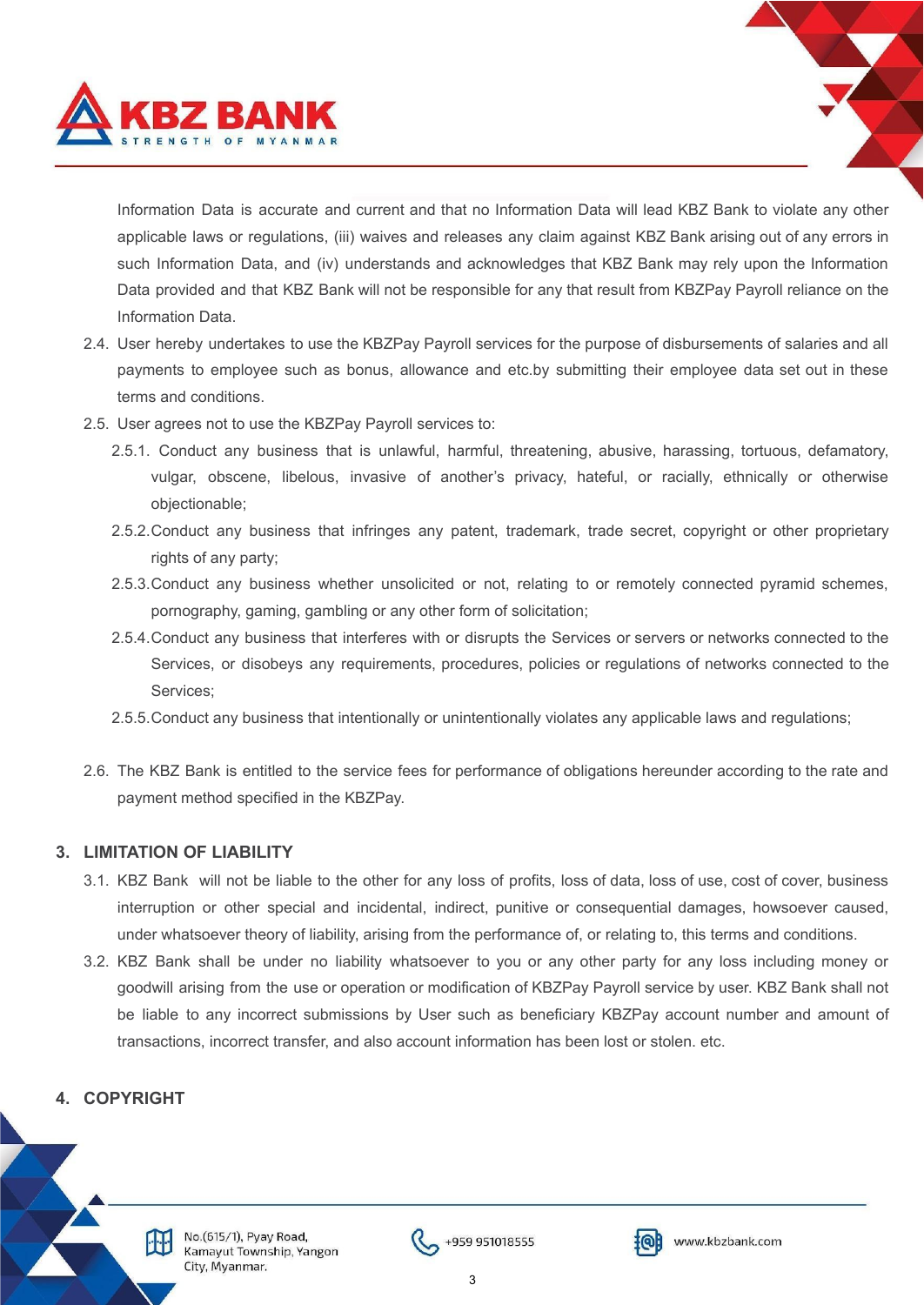

All content included on this Material, such as text, graphics, logos, button icons, images, and audio clips, digital downloads, data compilations, and software, is the property of KBZ Bank or its content suppliers and protected by all applicable and copyright laws. The compilation of all content on this Feature is the exclusive property of KBZ Bank, with copyright authorship for this collection by KBZ Bank, and protected by all applicable and copyright laws and regulations.

#### 5. **INDEMNITY**

The User agrees to defend, indemnify and hold harmless KBZ Bank against any and all claims, losses, penalties, causes of action, damages, liability, costs, expenses (including but not limited to reasonable attorney fees) or claims caused by or resulting from the use of the services.

# **6. RIGHT OF SET OFF**

The User is obliged to return any excess funds inaccurately credited due to erroneous transactions by a third party or by the Bank or for any reason. Where such funds do not rightfully belong to the customer, the Bank may deduct such excess deposits without any restriction, notice or by all reasonable other means.

#### **7. WARRANTY**

As a condition of the use of services, the user warrants to KBZ Bank that the user will not use services for any unlawful purpose. The user agrees to abide by all applicable laws, rules, regulations and statutory requirements regarding the use of services.

## **8. INTELLECTUAL PROPERTY**

KBZ Bank is an owner of all intellectual property rights, whether in contents or wording, pictures, signs, logo, trade service marks, trade name as well as all design works, in all documents and websites of KBZ Bank. The User must not exploit the intellectual property right of KBZ Bank or make any advertisement without receiving prior written consent from KBZ Bank. The User shall not perform or allow any third party to perform any action that might cause damage to the image, trademark, trade name or other intellectual property right of KBZ Bank

## **9. FORCE MAJEURE**

The User understands that KBZ Bank shall not be liable for any failure of or delay in the performance of these services for the period that such failure or delay is due to causes beyond its reasonable control, including but not limited to acts of God, epidemic, war, strikes or labor disputes, embargoes, government orders, fire, flood, torrential rain, storm or other extreme weather conditions, riot, insurrection, civil commotion, sanctions, boycott, failure of



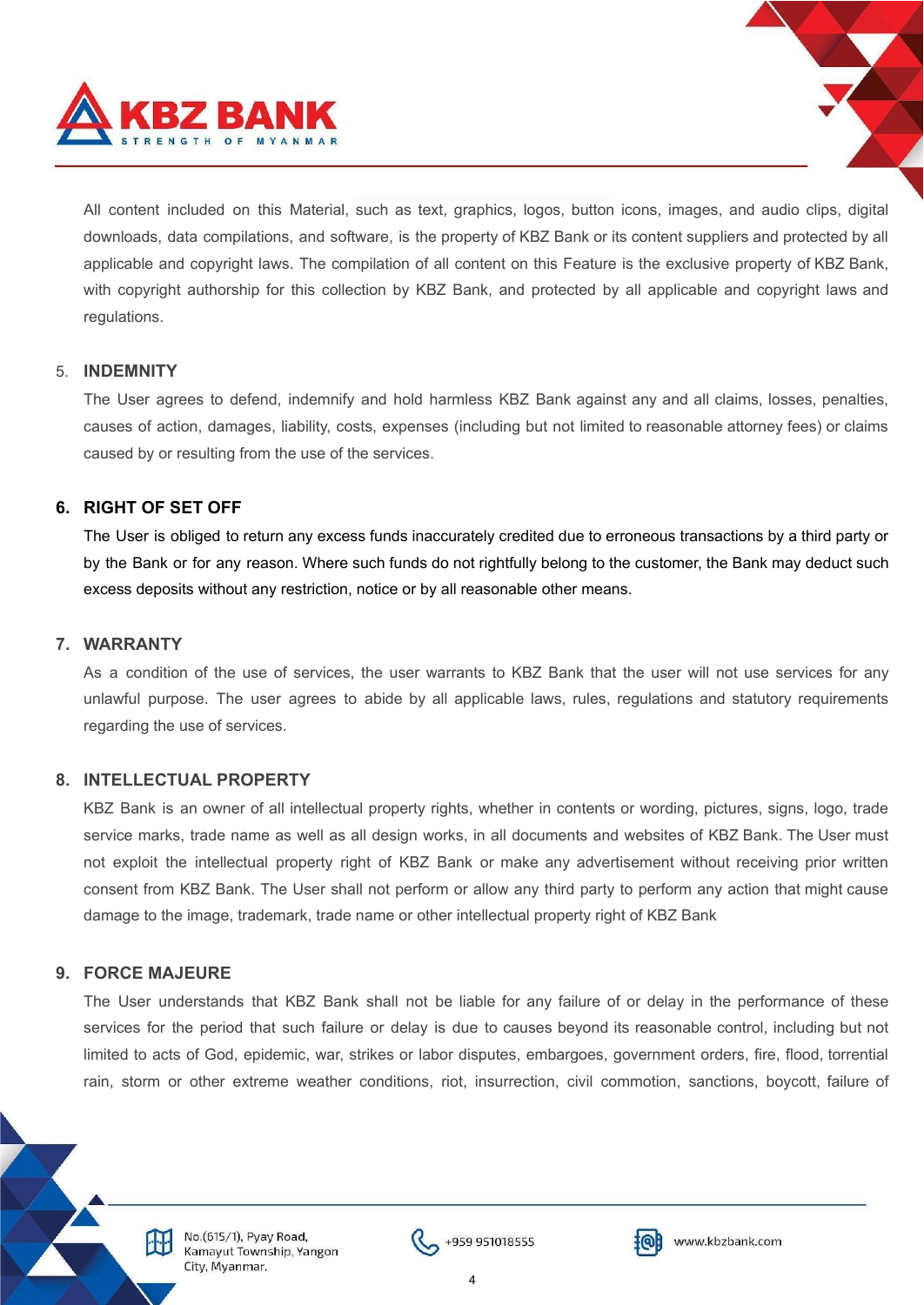

electricity, equipment failure, or any other force majeure event. KBZ Bank performance of these services will, to the extent that it is prevented, hindered or delayed by such circumstances, be suspended until such circumstances cease to exist. KBZ Bank will not be liable to the User or any other party or be considered in breach of these terms and conditions for a failure to perform, or delay in performing, any such obligation set out in these terms and conditions while those circumstances continue.

## **10. SEVERABILITY**

Each of the provisions of these terms and conditions shall be several and distinct from one another. If any of the provisions of these terms and conditions becomes invalid, void, illegal or unenforceable in any respect under any law, the validity, legally and enforceability of the remaining provisions shall not in any way be thereby affected or impaired.

## **11. TERMINATION**

- 11.1. KBZ Bank shall have the right to terminate these services any access or KBZ Bank related services in full at its discretion for any time, with or without cause, effective immediately.
- 11.2. KBZ Bank reserves the right in its sole discretion to cease or suspend providing all or any part of the Service immediately without any notice to user, if (a) user breach, or threaten or intend to breach these Terms, (b) KBZ Bank is required to do so under any applicable laws, rules or regulations, including, without limitation.(c) the service relies on data, services or another business relationship between KBZ Bank and a third party service provider and such relationship terminates or changes in such a way that affects KBZ Bank's ability to continue providing the Service; (d) continuing to provide the Service could create a security risk or material technical burden as determined by KBZ Bank in its sole discretion.

#### **12. AMENDMENT**

The User acknowledges that KBZ Bank reserves the right to amend, modify or substitute any provisions of this terms and conditions or to the services and/or any charges at any time for any reason at its sole discretion and without any prior notice. The User shall be responsible for regularly reviewing these terms including amendments thereto as may be posted on the website.

## **13. DATA PROTECTION AND DISCLOSURE INFORMATION**

The User agrees that KBZ Bank may contact, inquire, maintain, collect, disclose and use any or all information concerning the User as necessary and appropriate or as KBZ Bank deems beneficial to the User in receiving information on other products and/or services. The User agrees and confirms that KBZ Bank is required to provide information to any court or government authorities.



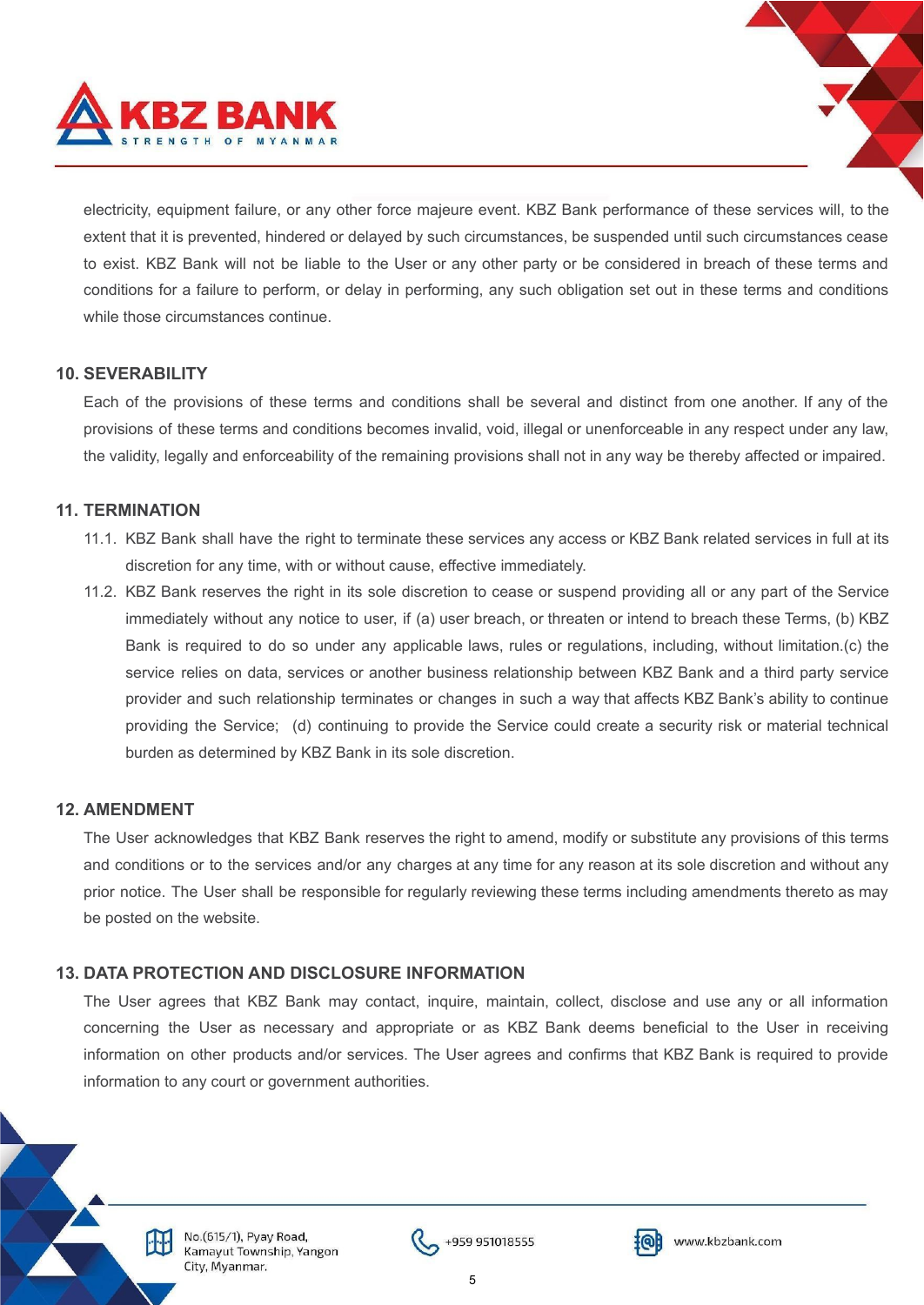



# **14. LANGUAGE**

These terms and conditions are made in both English and Myanmar and both versions shall be equally authentic and effective. In case of any discrepancy between two versions, the Myanmar version shall prevail.

## **15. GOVERNING LAW AND DISPUTE RESOLUTION**

These terms and conditions shall be governed by, and construed in accordance with, the laws of the Republic of the Union of Myanmar and the Courts in Myanmar shall have exclusive jurisdiction to solve any dispute arising from or under these terms and conditions.

#### **16. ANTI-MONEY LAUNDERING AND SANCTIONS**

- 16.1. KBZ Bank is subject to anti-money laundering laws in the Republic of the Union of Myanmar and certain countries, which may prohibit KBZ Bank from entering or concluding transactions involving certain persons or entities.
- 16.2. The User must provide all information required by KBZ Bank in order to manage its anti-money laundering or counter-terrorism financing and risks from the economic trade sanctions or to comply with any other laws and regulations of the Republic of the Union of Myanmar.
- 16.3. The User declares and undertakes that the process of any transactions by KBZ Bank will not breach any of the laws in Myanmar or any other country.

## **17. ASSIGNMENT AND SUCCESSORS**

The user may not assign or transfer any of its rights or obligations under these Terms and Conditions either in whole or in part, to any third party without the prior written consent of KBZ Bank. KBZ Bank shall have the right at all times to assign or transfer any of its rights or obligations under these Terms and Conditions either to any assigns or successors of KBZ Bank.

#### **18. WAIVERS**

Failure or delay on part of either party to enforce any provision(s) of these terms and conditions at any point of time shall not be construed to be a waiver by such party of such rights thereafter to enforce each and every provision of these terms and conditions.

## **19. NO RELATIONSHIP**